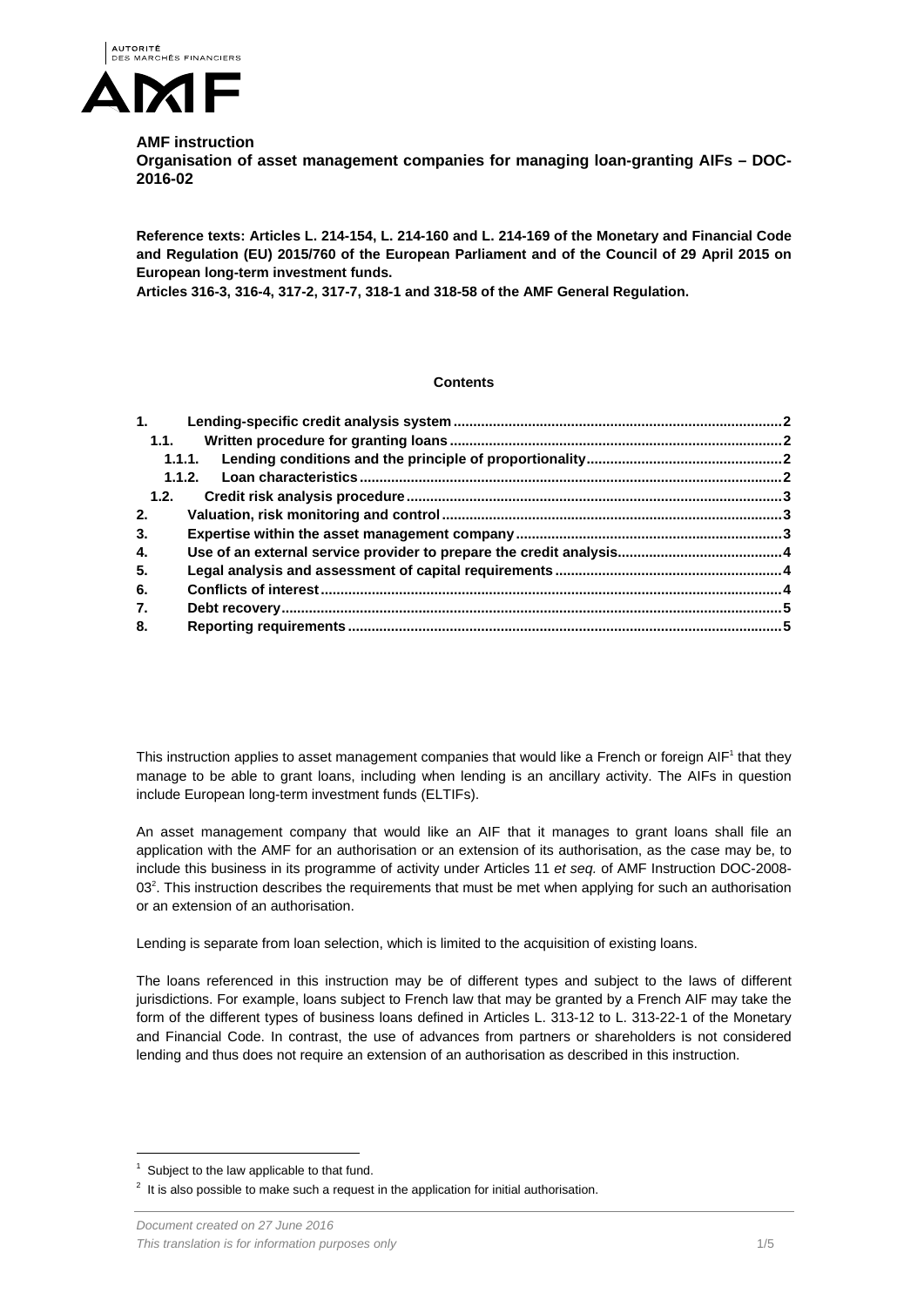

# **1. Lending-specific credit analysis system**

### **1.1. Written procedure for granting loans**

An asset management company that manages a loan-granting AIF must establish and implement a written procedure for granting loans. This procedure must define an exposure policy based on the lending conditions and the loan characteristics. This information must also be specified in the asset management company's programme of activity.

## 1.1.1. Lending conditions and the principle of proportionality

The type of lending should be determined on the basis of the diversification of the loans granted, the asset management company's relationship with the borrower (AIF target, client of the management company's group, etc.) and any other lender partners.

Examples of types of loans include but are not limited to:

- loans to a target: the AIF grants loans only to companies already included in the AIF's portfolio (through other instruments such as equities, bonds, etc.);
- loans based on a quasi-automatic credit analysis: the AIF grants loans to a large number of companies selected using a quantitative model, based on predetermined criteria that these companies must verify. This type of lending should be based on i) credit risk diversification to limit the impact of a default on net asset value and ii) the use of an automated discriminant credit analysis model. Unlike the acquisition of a receivables pool on the secondary market, where a purely statistical approach may be used, a credit analysis must be performed for each loan granted by the AIF. This analysis may be prepared automatically using the scoring model;
- loans as part of a banking pool: the AIF grants loans to a small number of companies as part of a banking pool or on a pari passu basis with a bank that retains a material economic interest in the transaction; or
- **loans to a limited number of companies** selected directly by the asset management company.

The programme of activity must specify the type of loan following the examples above.

### 1.1.2. Loan characteristics

The loan characteristics defined in the asset management company's programme of activity and the exposure policy must at a minimum cover the following:

- Type (size, sector, business, date of incorporation, etc.) and nationality of companies receiving loans;
- National law applicable to the loans;
- Type of loan (cash, investment, real estate, etc.);
- Type of collateral or quarantee;
- Loan maturity (short term, medium term, long term);
- Type of rate (variable or fixed);
- Loan seniority;
- Loan amount in euro;
- Any rating by an agency or the Banque de France;
- Relationship with the borrower (AIF target, client of another group entity, direct marketing, access via web platform, etc.);
- Any co-lenders.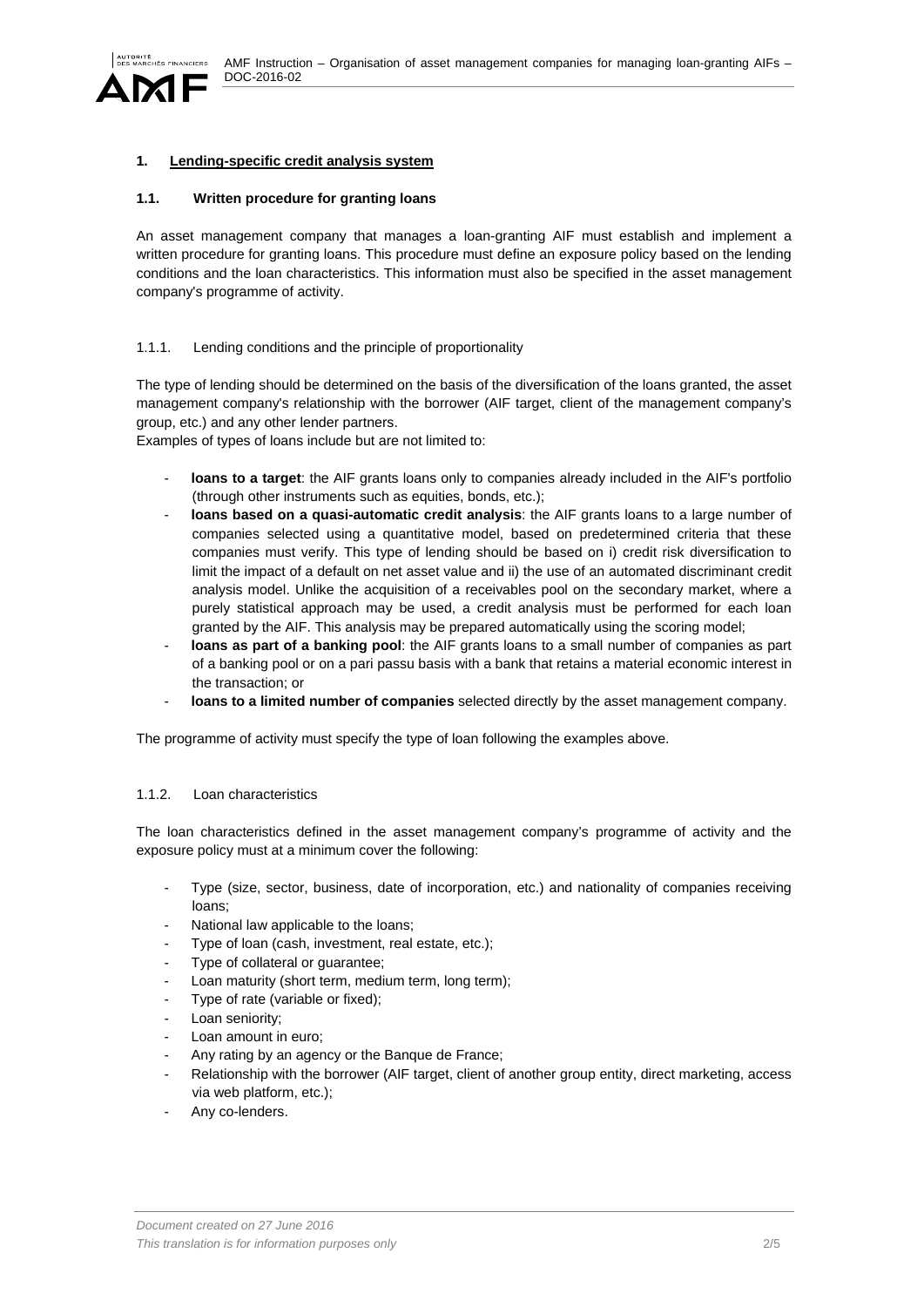

### **1.2. Credit risk analysis procedure**

The risk analysis system must also include a credit risk analysis procedure that consists of:

a) The creation of credit files compiling all the qualitative and quantitative information on the borrowers;

b) A clearly formalised loan decision procedure describing the organisation as well as any delegations or outsourcing. This procedure should specify the investment decision process (operations of the decisionmaking bodies).

For a loan granted using a quasi-automatic model, the preparation of the credit risk analysis procedure may be automated by defining eligibility criteria and, in some cases, using a system that assigns the loans a score. The algorithm used must be described in the programme of activity. In all cases, eligibility for the criteria must be documented in a credit file and the decision-making must be formalised.

For a loan granted within a banking syndicate, qualitative and quantitative information on the borrowers may be gathered by another participant in the banking pool (for example, a credit institution from the same group as the management company) but the asset management company must keep its own credit files and establish its own loan decision procedure.

### 2. **Valuation, risk monitoring and control**

Under Article L. 533-10-1 2 of the Monetary and Financial Code, asset management companies shall employ "*a process for accurate and independent assessment of the positions and transactions of the managed portfolio*". This accurate and independent valuation should allow the asset management company to comply with the principle of equal treatment of unit- or shareholders of AIFs regardless of market circumstances. When the valuation is performed directly by the asset management company, this may be done by someone with credit analysis expertise and no lending experience if this improves the valuation's independence from the operational function that does have lending experience.

An asset management company that manages a loan-granting AIF must develop **a procedure for adequate monitoring**, at least on a quarterly basis, **of changes in the quality of each individual loan**, to determine, where applicable, the appropriate levels of depreciation or appreciation in the value of the loans and, where applicable, in the guarantees and collateral. This risk monitoring procedure must also describe the operational measures taken should a credit risk materialise (write-off, recovery, activation of collateral or guarantees, etc.). **The asset management company must also adapt its control system to the lending activity**.

#### 3. **Expertise within the asset management company**

An asset management company that manages a loan-granting AIF must have expertise **in direct lending**. This expertise requires at least one manager or analyst with experience in a lending entity (credit institution, insurance company or asset management company). This expertise should cover the financial, legal and structuring aspects of loans. Credit analysis skills acquired only by managing bond funds or loan selection are not considered adequate.

When the loans granted include guarantees or collateral, the asset management company must also **have ad hoc internal expertise, or access to the expertise of a service provider, in the underlying asset** to be able to confirm their existence, quality and valuation until the debt is due. In that case, the asset management company must also analyse the eligibility of any **assets provided as guarantees** for the loans (e.g. real-estate assets, stakes in companies, tangible assets, etc.) to be included in the assets of the lending AIF or establish a procedure for the immediate disposal of these assets.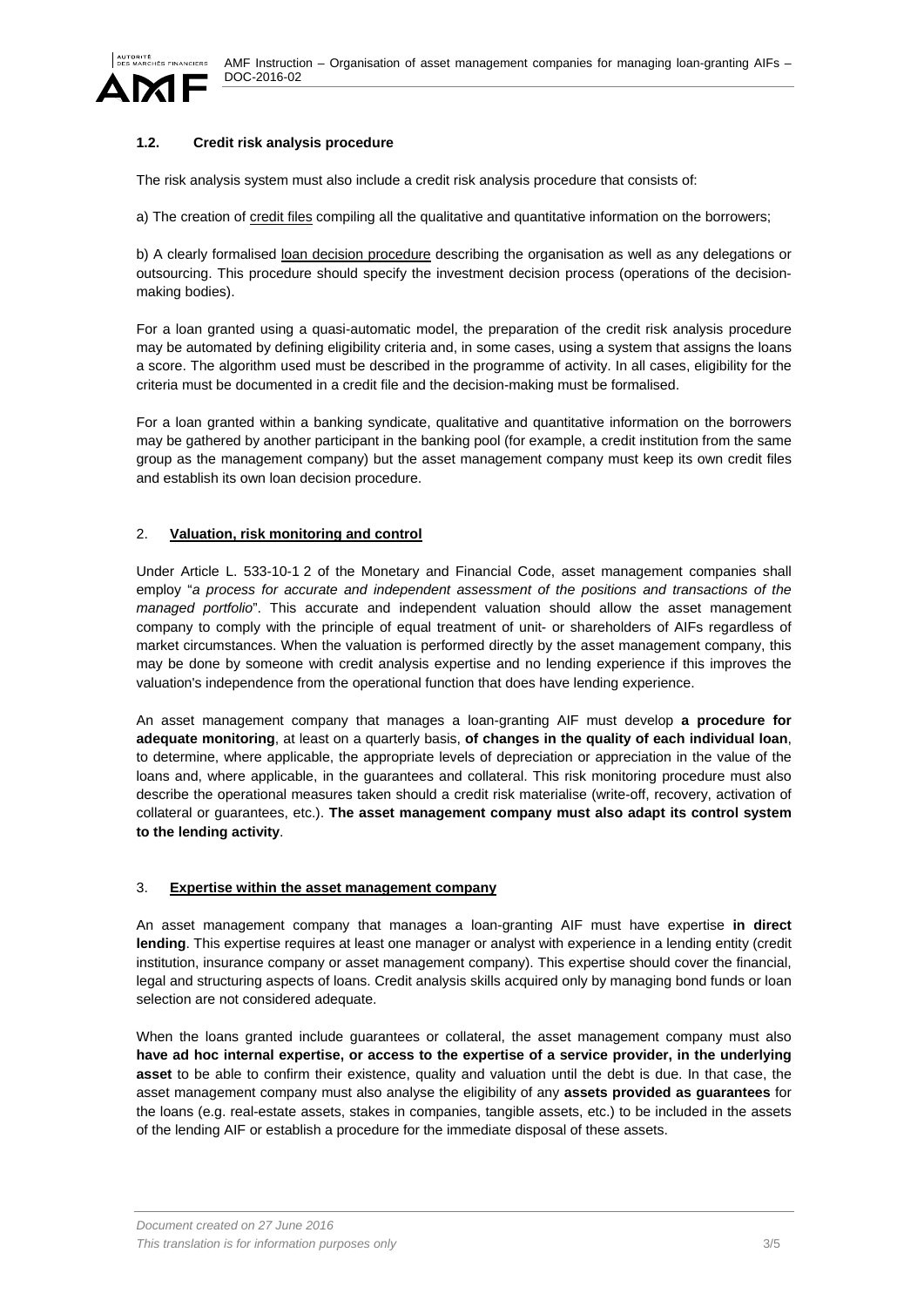

# **4. Use of an external service provider to prepare the credit analysis**

The asset management company may employ a service provider to prepare the credit risk analysis, including the credit files and all the information needed to make the loan decision (scoring, business plan analysis or financial analysis, etc.). However, the final loan decision must be made by the asset management company which remains liable and must therefore maintain the resources and expertise needed to effectively monitor the service provider's activities. The prospectus, articles of incorporation or rules of the AIF must specify which functions are outsourced and the characteristics of the service provider.

The use of an external service provider should not be conflated with the delegation of management of an AIF open to professional investors, which may be conferred "*only upon undertakings which are authorised or registered for the purpose of asset management and subject to supervision or, where that condition cannot be met, only subject to prior approval by AMF; or an investment services provider, provided that a risk control and conflicts of interest procedure is implemented*" (in accordance with Article 318-58 of the AMF General Regulation).

# **5. Legal analysis and assessment of capital requirements**

Asset management companies must conduct a legal analysis, before granting loans, to ensure that these loans comply with all the obligations applicable to lenders in the relevant jurisdiction.

In particular, the analysis must confirm compliance with:

- any rules on banking monopoly or banking secrecy applicable in the borrower's country;
- banking case law that may be applicable to management companies or to lending AIFs. For example, for a loan governed by French law, liability for a distressed borrower and the risk of improper financial support (Article L. 650-1 of the Commercial Code);
- rules on anti-money laundering and combating the financing of terrorism at the borrower level;
- updated KYC obligations and the lender's duty to advise and inform.

The legal analysis is not necessarily specific to each loan but a new legal analysis must be conducted when an important characteristic of the loans or the borrowers changes.

The operational risk management policies and procedures and measurement systems required under Article 13 of Commission Delegated Regulation (EU) No 231/2013 of 19 December 2012 must be adapted to the lending activity to protect the asset management company from the operational risks identified in the legal analysis.

Asset management companies must also reassess, in light of their lending activity, the additional own funds needed to cover potential liability risks arising from professional negligence, in accordance with Article 317-2 IV of the AMF General Regulation.

# **6. Conflicts of interest**

Asset management companies need to pay particularly close attention to conflicts of interest resulting from the lending activity.

In particular, material conflicts of interest may arise in the following two situations:

an asset management company that invests in equity instruments and debt instruments or in loans (or in debt instruments with different seniorities) of a single issuing body for two different AIFs that it manages (if the clients of the AIFs are different); and